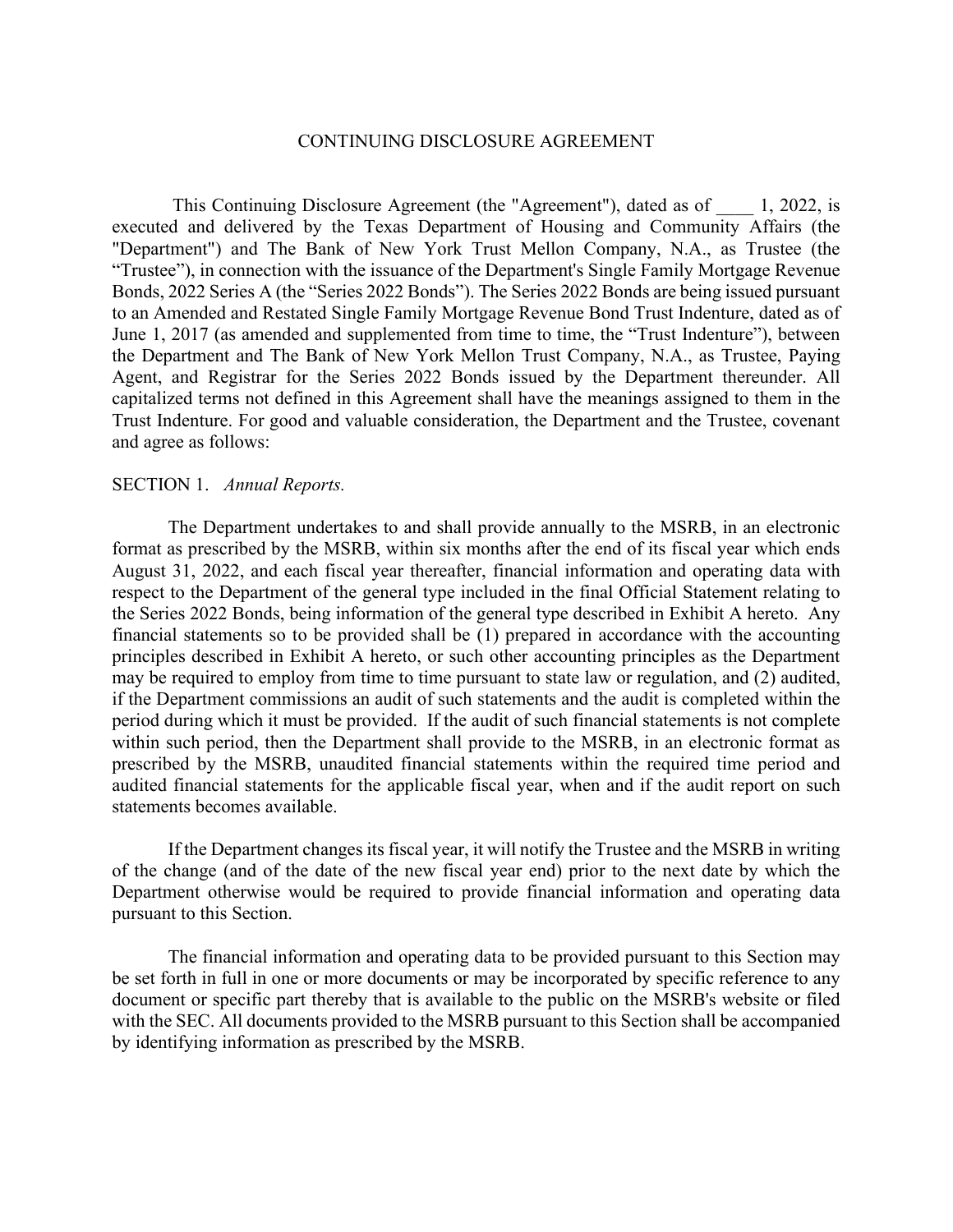### SECTION 2. *Material Event Notices.*

(a) (a) The Department agrees to disclose in a timely manner pursuant to the terms hereof and subject to the time limitation below, if the Department Disclosure Representative determines, pursuant to subsection (c) below, that such events are "material" under applicable federal securities laws and regulations promulgated thereunder.

- (1) Non-payment related defaults;
- (2) Modifications to rights of bondholders;
- (3) Series 2022 Bond calls, if material, and tender offers;
- (4) Release, substitution, or sale of property securing repayment of the Series 2022 Bonds;
- (5) The consummation of a merger, consolidation, or acquisition involving an obligated person or the sale of all or substantially all of the assets of the obligated person, other than in the ordinary course of business, the entry into a definitive agreement to undertake such an action or the termination of a definitive agreement relating to any such actions, other than pursuant to its terms;
- (6) Appointment of a successor or additional trustee or the change of name of a trustee; and
- (7) Incurrence of a financial obligation of the Department, if material, or agreement to covenants, events of default, remedies, priority rights, or other similar terms of a financial obligation of the Issuer, any of which affect security holders, if material.

(b) The Department agrees to provide notice to the MSRB of any of the following events with respect to the Series 2022 Bonds without regard to whether such event is considered material within the meaning of the federal securities laws

- (1) Principal and interest payment delinquencies;
- (2) Unscheduled draws on debt service reserves reflecting financial difficulties:
- (3) Unscheduled draws on credit enhancements reflecting financial difficulties;
- (4) Substitution of credit or liquidity providers, or their failure to perform;
- (5) Adverse tax opinions or the issuance by the Internal Revenue Service of proposed or final determinations of taxability, Notices of Proposed Issue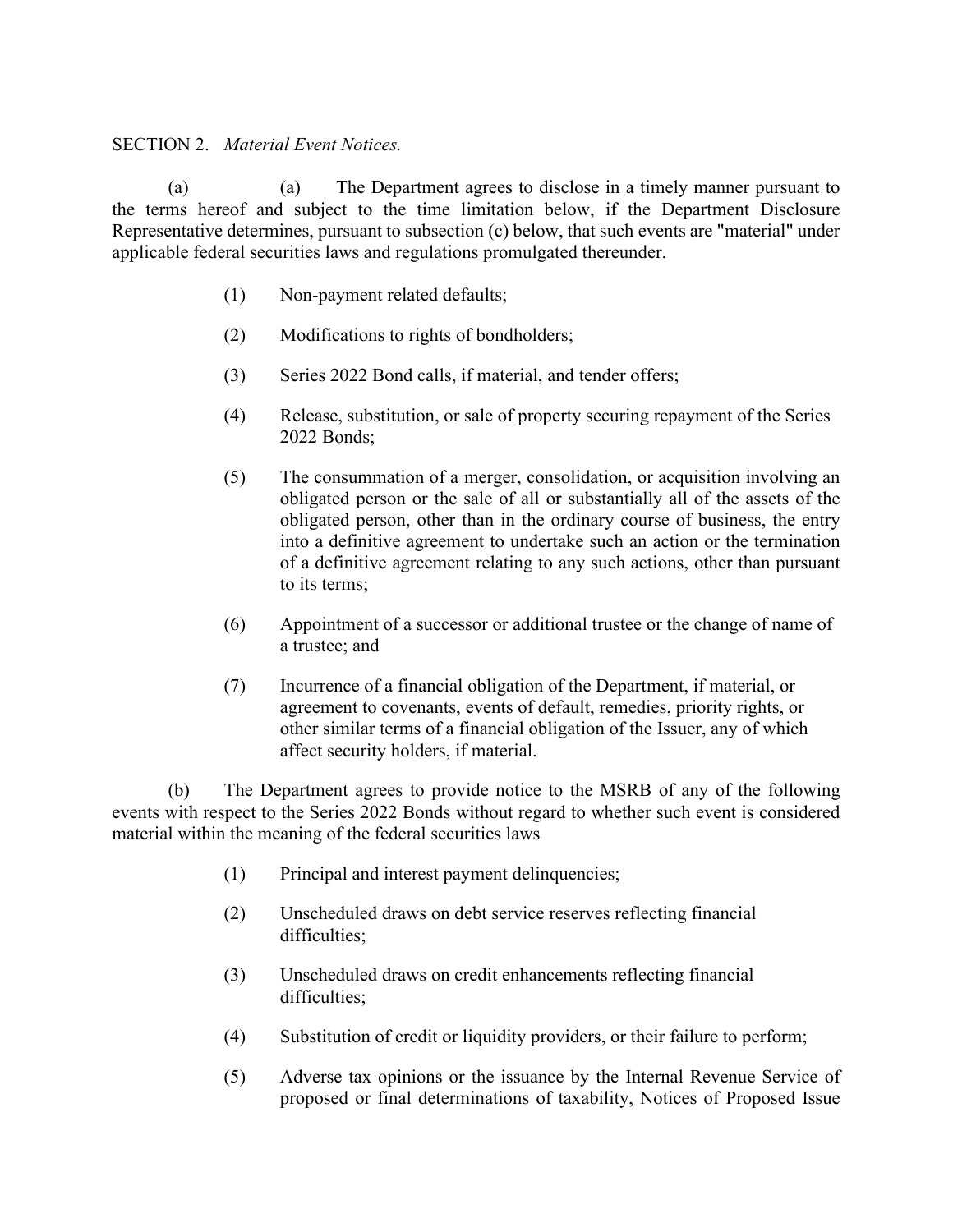(IRS Form 5701-TEB) or other material notices or determinations with respect to the tax-exempt status of the Series 2022 Bonds, or other events affecting the tax-exempt status of the Series 2022 Bonds;

- (6) Defeasances;
- (7) Rating changes;
- (8) Bankruptcy, insolvency, receivership or similar event of an obligated person; and
- (9) Default, event of acceleration, termination event, modification of terms, or other similar events under the terms of a financial obligation of the Department, any of which reflect financial difficulties.

For the purposes of the above described event notices, the term "financial obligation" means a (i) debt obligation, (ii) derivative instrument entered into in connection with or pledged as security or a source of payment for, an existing or planned debt obligation, or (iii) a guarantee of (i) or (ii); provided however, that a "financial obligation" shall not include municipal securities as to which a final official statement has been provided to the MSRB consistent with the Rule. The Department intends the words used in Sections  $2(a)(7)$  and  $2(b)(9)$  and the definition of "financial obligation" to have the meanings ascribed to them in SEC Release No. 34-83885.

The Department shall provide notice of events stated in (a) and (b) immediately above, to the extent required, in a timely manner (but not in excess of ten business days after the occurrence of the event). The Department will also provide timely notice of any failure by the Department to provide annual financial information in accordance with their agreement described above under Section 1. Such notices shall be filed in an electronic format as prescribed by the MSRB.

(c) Whenever the Department obtains knowledge of the occurrence of one of the above events in Section 2(a), whether because of a notice from the Trustee pursuant to subsection (e) or otherwise, the Department Disclosure Representative shall, in a timely manner, determine if such event would constitute material information for Bondholders.

(d) If the Department determines that the occurrence of one of the above events in Section 2(a) is material within the meaning of applicable federal securities laws and regulations promulgated thereunder or an event listed under Section 2(b) has occurred, the Department Disclosure Representative shall promptly file a notice in an electronic format as prescribed by the MSRB of such occurrence with the MSRB. All documents provided to the MSRB pursuant to this Section 2 shall be accompanied by identifying information as prescribed by the MSRB. To the extent permitted by law, notwithstanding the requirements of this subsection, the disclosure of an event described in Section 2(b)(8) and Section 2(b)(7) need not be given earlier than the notice, if any, of the underlying event is given to the Bondholders of affected Bonds pursuant to the Trust Indenture.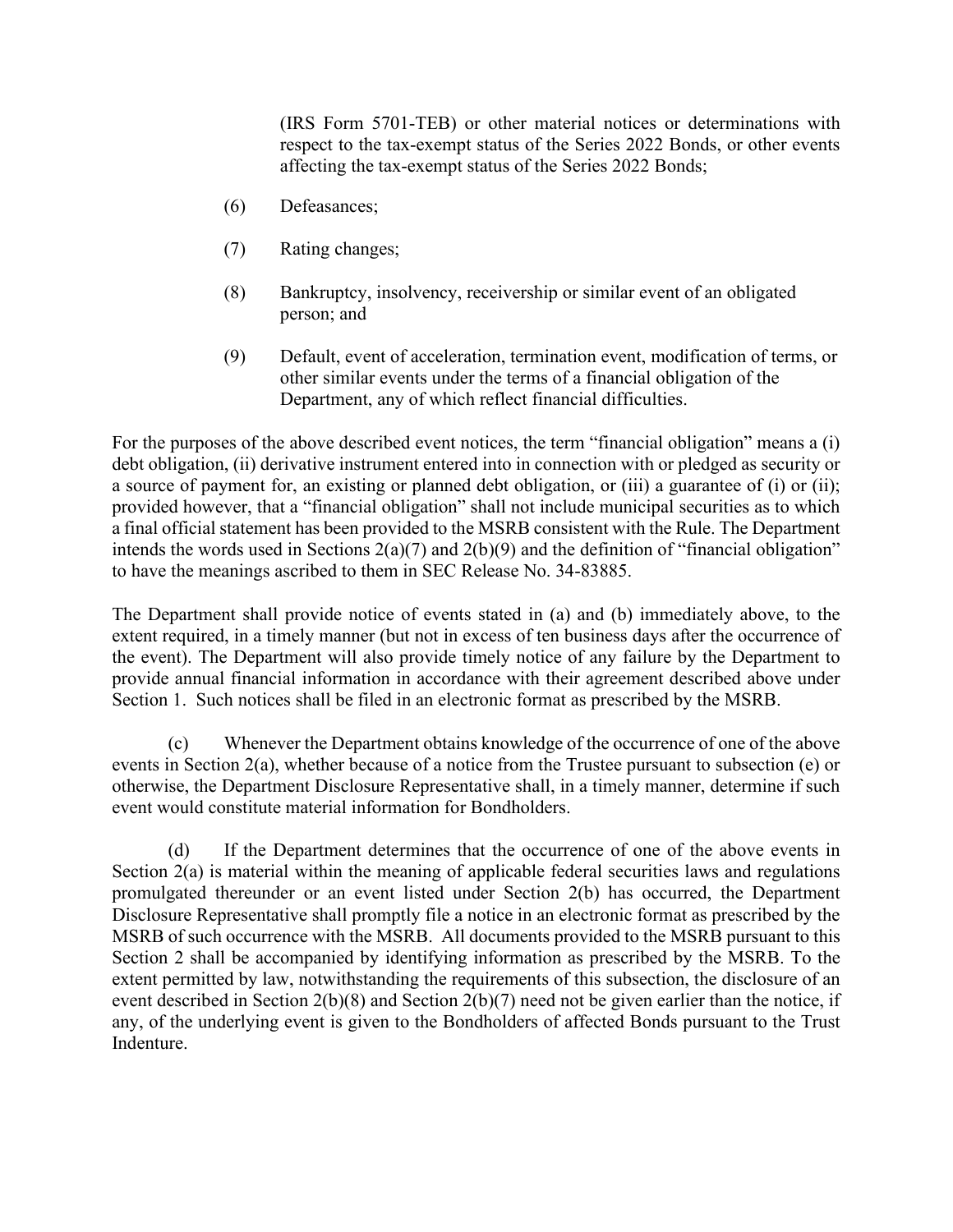(e) The Trustee shall, within three (3) Business Days of a Responsible Officer's obtaining actual knowledge of the occurrence of any of the events enumerated below, notify the Department Disclosure Representative of such event. It is agreed and understood that the Trustee has agreed to give the foregoing notice to the Department as an accommodation to assist it in monitoring the occurrence of such events, but is under no obligation to investigate whether any of such events has occurred. As used above, "actual knowledge" means the actual fact or statement of knowing, without any duty to make any investigation with respect thereto. The Department agrees to and does hereby hold harmless the Trustee and any officer, director, official, employee, agent, or attorney against any and all losses, claims, damages, or liabilities suffered by the Department as a result of a failure by the Trustee to give such notice pursuant to the terms hereof. The Trustee shall notify the Department Disclosure Representative of any of the following events:

- (1) Principal and interest payment delinquencies;
- (2) Non-payment related defaults;
- (3) Unscheduled draws on debt service reserves;
- (4) Unscheduled draws on credit enhancements;

(5) Substitution of credit or liquidity providers, or their failure to pay principal, interest, or purchase price on the Series 2022 Bonds pursuant to applicable agreements;

- (6) Adverse tax opinions or the issuance by the Internal Revenue Service of proposed or final determinations of taxability, Notices of Proposed Issue (IRS Form 5701-TEB) or other material notices or determinations with respect to the tax-exempt status of the Series 2022 Bonds, or other events affecting the tax-exempt status of the Series 2022 Bonds;
- (7) Modifications in the Trust Indenture to the rights of the Bondholders;
- (8) Bond calls (except sinking fund redemptions, if any);
- (9) Defeasances;
- (10) Release, substitution, or sale of property securing repayment of the Series 2022 Bonds;
- (11) Rating changes; and
- (12) Appointment of a successor or additional trustee or the change of name of a trustee.

SECTION 3. *Limitations, Disclaimers, and Amendments.*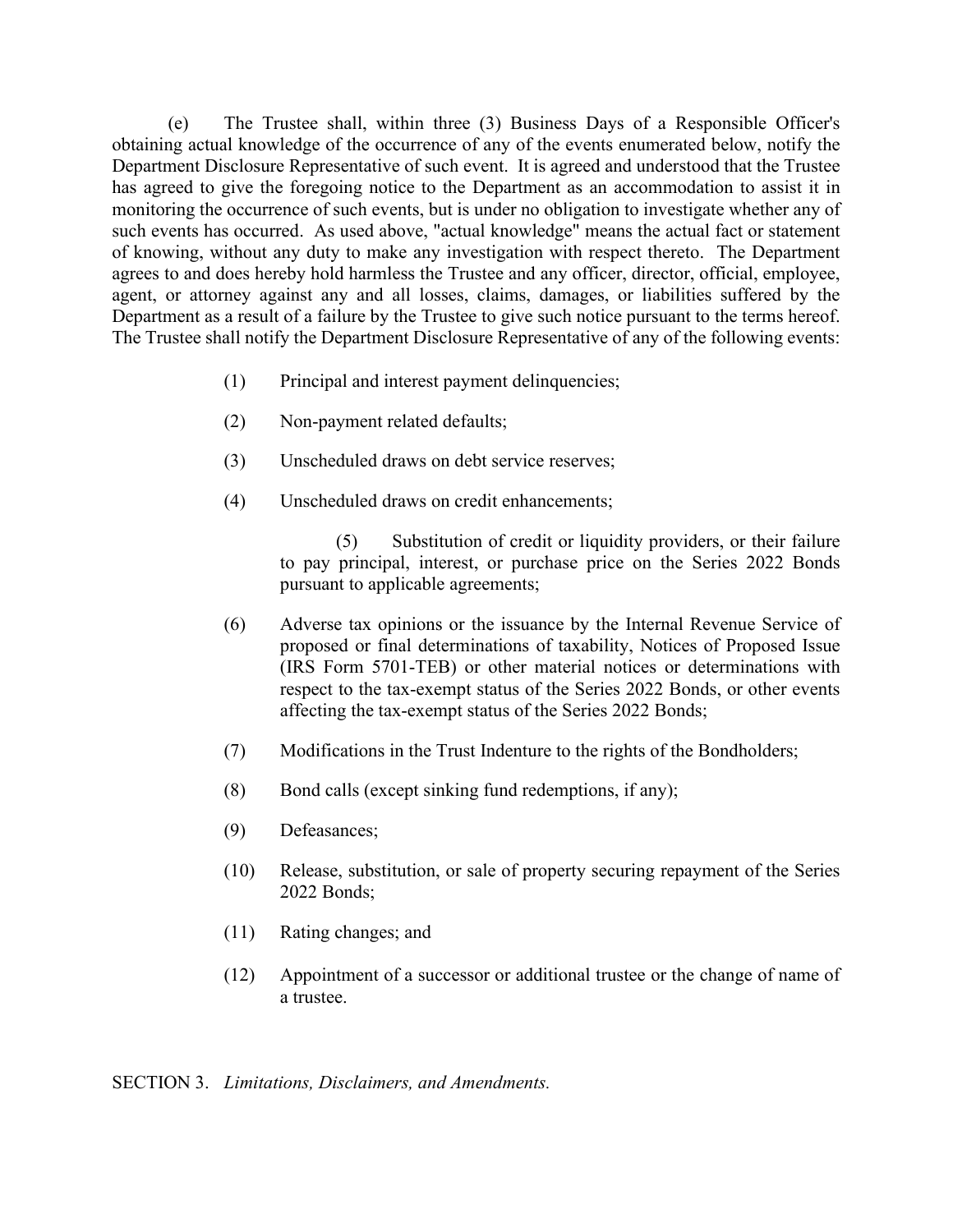The Department shall be obligated to observe and perform the covenants specified in this Agreement for so long as, but only for so long as, the Department remains an "obligated person" with respect to the Series 2022 Bonds within the meaning of the Rule, except that the Department in any event will give notice of any deposit made in accordance the Trust Indenture that causes Series 2022 Bonds no longer to be Outstanding.

The provisions of this Agreement are for the sole benefit of (and may be enforced by) the Bondholders and beneficial owners of the Series 2022 Bonds, and nothing in this Agreement, express or implied, shall give any benefit or any legal or equitable right, remedy, or claim hereunder to any other Person. The Department undertakes to provide only the financial information, operating data, financial statements, and notices which it has expressly agreed to provide pursuant to this Agreement and does not hereby undertake to provide any other information that may be relevant or material to a complete presentation of the Department's financial results, condition, or prospects or hereby undertake to update any information provided in accordance with this Agreement or otherwise, except as expressly provided herein. The Department does not make any representation or warranty concerning such information or its usefulness to a decision to invest in or sell Series 2022 Bonds at any future date.

UNDER NO CIRCUMSTANCES SHALL THE DEPARTMENT OR THE TRUSTEE BE LIABLE TO THE BONDHOLDER OR BENEFICIAL OWNER OF ANY SERIES 2022 BOND OR ANY OTHER PERSON, IN CONTRACT OR TORT, FOR DAMAGES RESULTING IN WHOLE OR IN PART FROM ANY BREACH BY THE DEPARTMENT OR TRUSTEE, RESPECTIVELY, WHETHER NEGLIGENT OR WITHOUT FAULT ON ITS PART, OF ANY COVENANT SPECIFIED IN THIS AGREEMENT, BUT EVERY RIGHT AND REMEDY OF ANY SUCH PERSON, IN CONTRACT OR TORT, FOR OR ON ACCOUNT OF ANY SUCH BREACH SHALL BE LIMITED TO AN ACTION FOR *MANDAMUS* OR SPECIFIC PERFORMANCE. THE TRUSTEE IS UNDER NO OBLIGATION NOR IS IT REQUIRED TO BRING SUCH AN ACTION.

No default by the Department in observing or performing its obligations under this Agreement shall comprise a breach of or default under the Trust Indenture for purposes of any other provision of this Agreement. The Trustee has no obligation or duty to enforce the Department's obligations under this Agreement.

Nothing in this Agreement is intended or shall act to disclaim, waive, or otherwise limit the duties of the Department under federal and state securities laws.

The provisions of this Agreement may be amended with the written consent of the Department and Trustee from time to time to adapt to changed circumstances that arise from a change in legal requirements, a change in law, or a change in the identity, nature, status, or type of operations of the Department, but only if (1) the provisions of this Agreement, as so amended, would have permitted an underwriter to purchase or sell Series 2022 Bonds in the primary offering of the Series 2022 Bonds in compliance with the Rule, taking into account any amendments or interpretations of the Rule since such offering as well as such changed circumstances and (2) either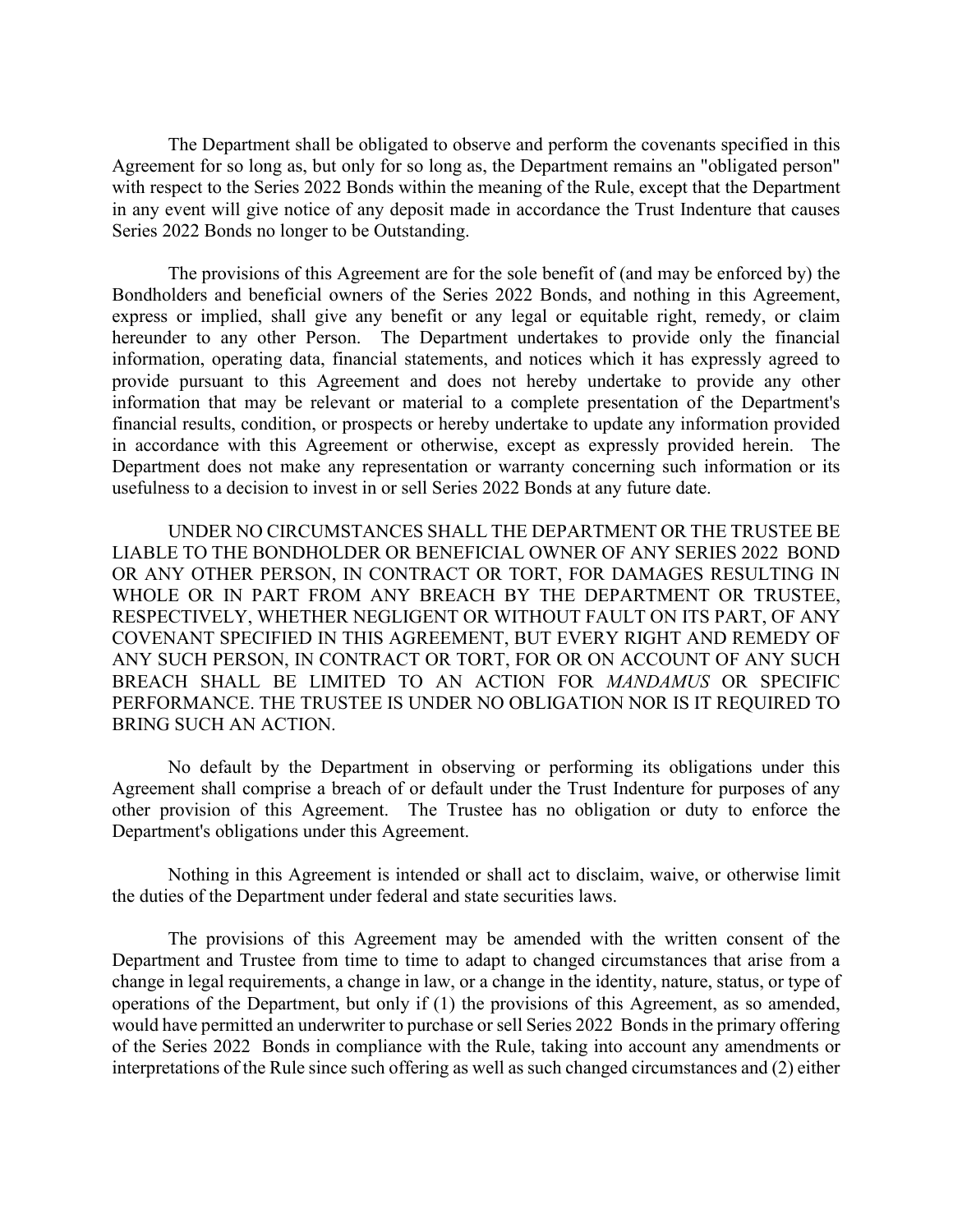(a) the Holders of a majority in aggregate principal amount (or any greater amount required by any other provision of this Agreement that authorizes such an amendment) of the Outstanding Series 2022 Bonds consent to such amendment or (b) an entity that is unaffiliated with the Department (such as nationally recognized bond counsel) determines that such amendment will not materially impair the interests of the Bondholders and beneficial owners of the Series 2022 Bonds and is permitted by the terms of this Agreement. If the Department so amends the provisions of this Agreement in connection with the financial information or operating data which it is required to disclose under Section 1 hereof, the Department shall provide a notice of such amendment to be filed in accordance with Section 2(b) hereof, together with an explanation, in narrative form, of the reason for the amendment and the impact of any change in the type of financial information or operating data to be provided by the Department pursuant to the terms of this Agreement. The Department may also amend or repeal the provisions of this Agreement if the SEC amends or repeals the applicable provisions of the Rule or a court of final jurisdiction enters judgment that such provisions of the Rule are invalid, but only if and to the extent that the provisions of this sentence would not prevent an underwriter from lawfully purchasing or selling Series 2022 Bonds in the primary offering of the Series 2022 Bonds.

#### SECTION 4. *Duties, Immunities and Liabilities of Trustee.*

Article IX of the Trust Indenture is hereby made applicable to this Agreement as if this Agreement were (solely for this purpose) contained in the Trust Indenture. The Trustee shall have only such duties as are specifically set forth in this Agreement and no implied covenants shall be read into this Agreement against the Trustee. Nothing in this Agreement shall be construed to mean or imply that the Trustee is an "obligated person" under the Rule. The Trustee shall have no obligation to make the disclosure required herein with respect to the Series 2022 Bonds or the Department or any other matter except as expressly provided herein. The fact that the Trustee may have a banking relationship with the Department or any Person with whom the Department contracts in connection with the transactions described in the Trust Indenture, apart from the relationship created by the Trust Indenture or this Agreement, shall not be construed to mean that the Trustee or a Responsible Officer thereof has actual knowledge of any event described in Section 2(e) above except as may be provided by written notice to the Trustee pursuant to this Agreement or the Trust Indenture. The Trustee shall in no event incur any liability with respect to (i) any action taken or omitted to be taken in good faith upon advice of legal counsel given with respect to any questions relating to the duties and responsibilities of the Trustee hereunder, or (ii) any action taken or omitted to be taken in reliance upon any document delivered to the Trustee and believed to be genuine and to have been signed or presented by the proper party or parties. The Trustee may from time to time consult with legal counsel of its own choosing in the event of any disagreement or controversy, or question or doubt as to the construction of any of the provisions hereof or its duties hereunder, and it shall incur no liability and shall be fully protected in acting in good faith upon the advice of such legal counsel.

#### SECTION 5. *Definitions.*

As used in this Agreement, the following terms have the meanings ascribed to such terms below: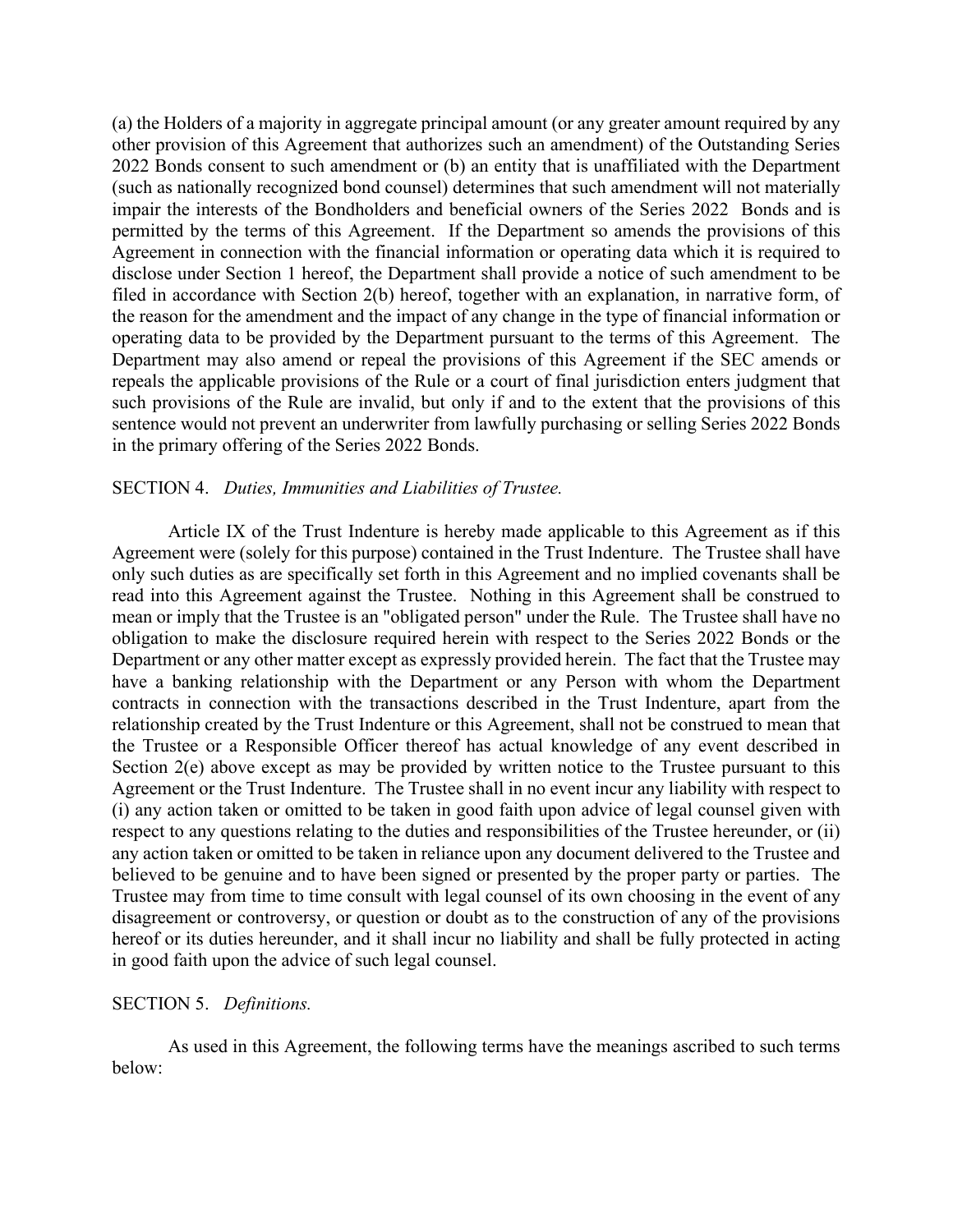"*Department Disclosure Representative*" means the Compliance and Disclosure Manager of the Department or a designee, or such other officer or employee as the Department shall designate in writing to the Trustee from time to time.

"*MSRB*" means the Municipal Securities Rulemaking Board and any successor to its duties.

*"Responsible Officer"* means, when used with respect to the Trustee, the president, any vice president, any corporate trust officer or assistant corporate trust officer, or any other officer of the Trustee within its Corporate Trust Department customarily performing functions similar to those performed by any of the above-designated officers, and in each case, who is working at the designated office of the Trustee, and also means, with respect to a particular corporate trust matter, any other officer of the Trustee to whom such matter is referred because of his or her knowledge of or familiarly with a particular subject.

"*Rule*" means SEC Rule 15c2-12, as amended from time to time.

 "*SEC*" means the United States Securities and Exchange Commission and any successor to its duties.

# SECTION 6. *Miscellaneous*.

### A. Representations.

Each of the parties hereto represents and warrants to each other party that (i) it has duly authorized the execution and delivery of this Agreement by the officers of such party whose signatures appear on the execution pages hereto, (ii) it has all requisite power and authority to execute, deliver and perform this Agreement under applicable law and any resolutions or other actions of such party now in effect, (iii) the execution and delivery of this Agreement, and performance of the terms hereof, do not and will not violate any law, regulation, ruling, decision, order, indenture, decree, agreement or instrument by which such party is bound, and (iv) such party is not aware of any litigation or proceeding pending, or, to the best of such party's knowledge, threatened, contesting or questioning its existence, or its power and authority to enter into this Agreement, or its due authorization, execution and delivery of this Agreement, or otherwise contesting or questioning the issuance of the Series 2022 Bonds.

#### B. Governing Law.

This Agreement shall be governed by and interpreted in accordance with the laws of the State of Texas and applicable federal law.

## C. Severability.

If any provision hereof shall be held invalid or unenforceable by a court of competent jurisdiction, the remaining provisions hereof shall survive and continue in full force and effect.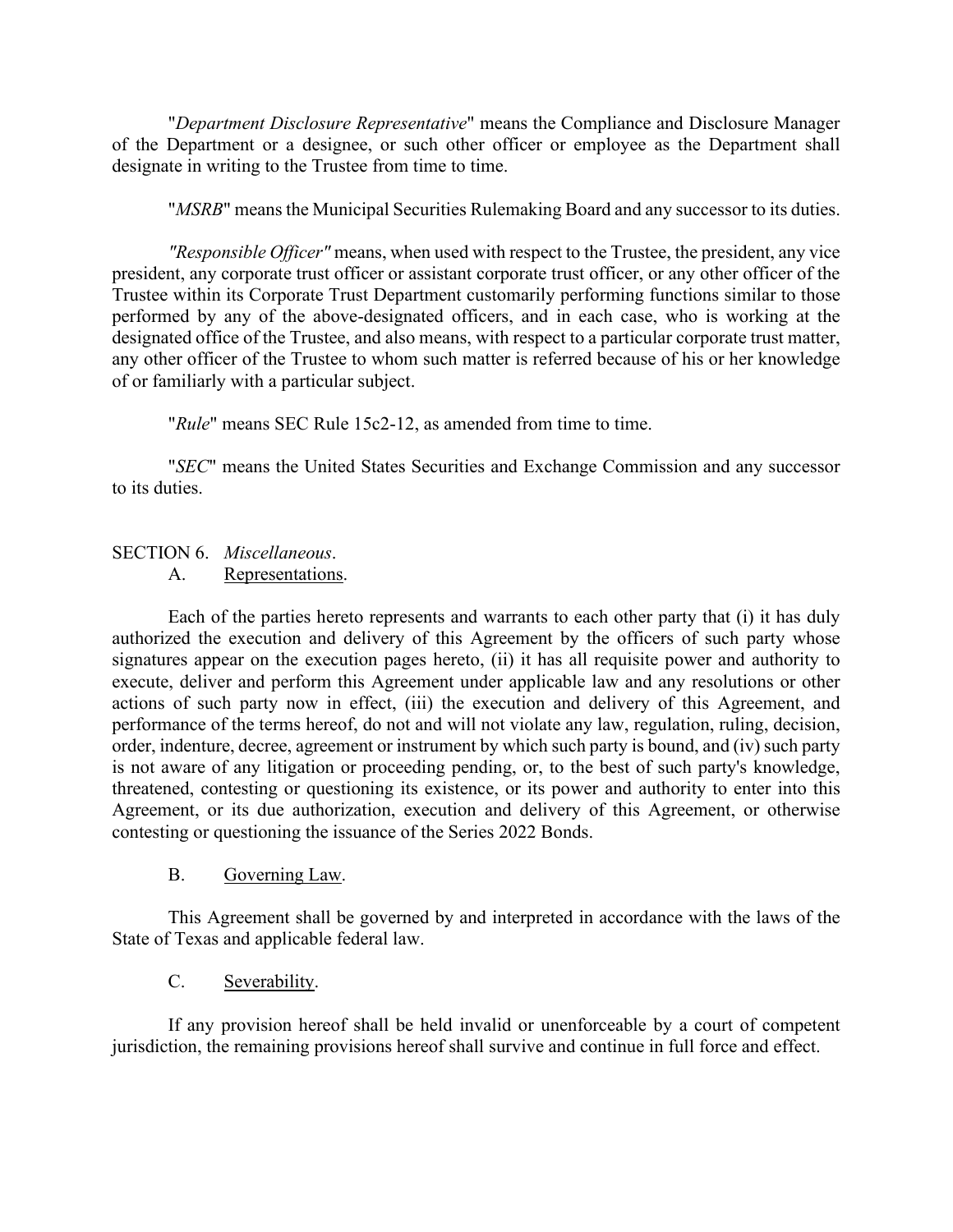# D. Counterparts.

 This Agreement may be executed in one or more counterparts, each and all of which shall constitute one and the same instrument.

*[THE REMAINDER OF THIS PAGE IS INTENTIONALLY LEFT BLANK.]*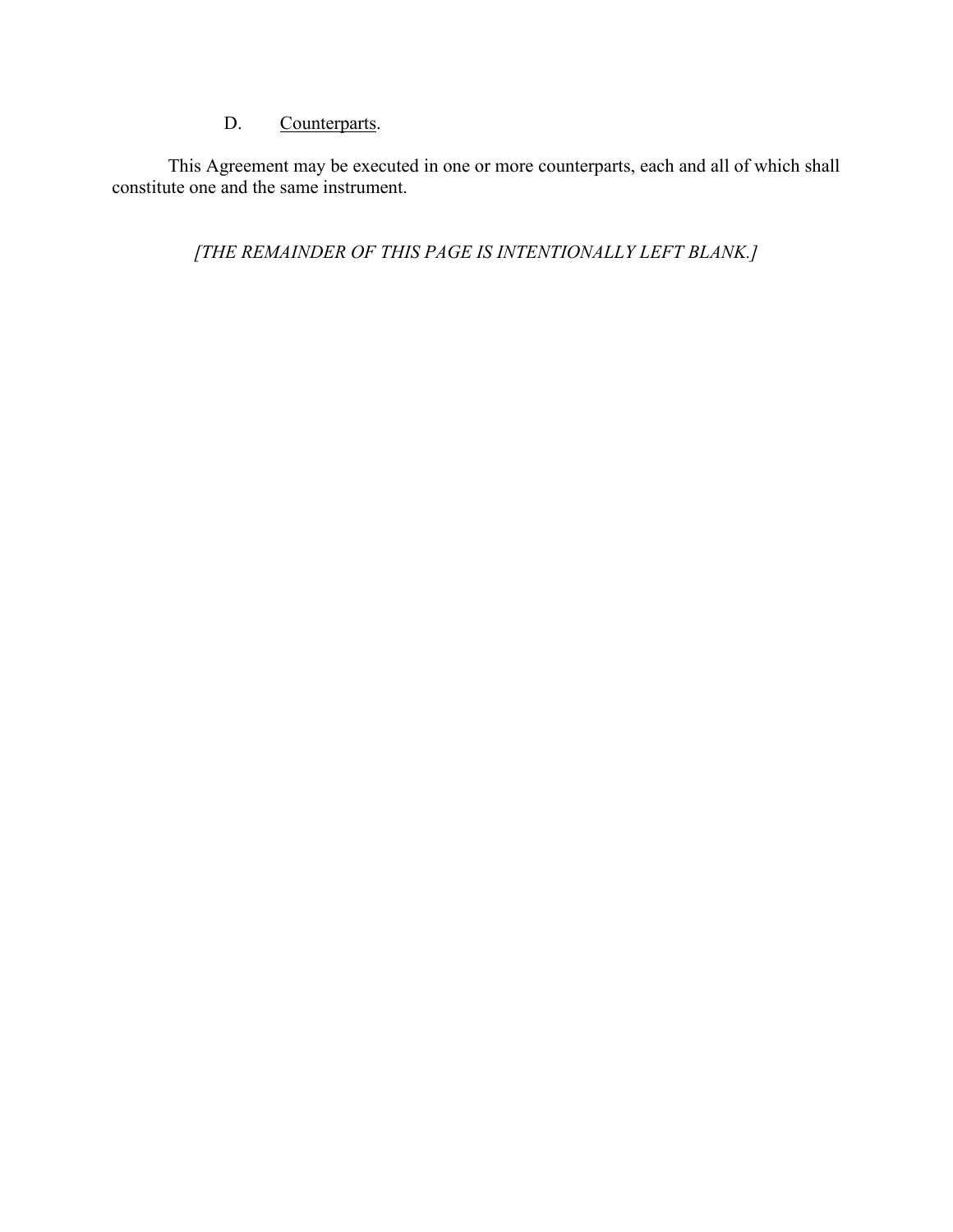IN WITNESS WHEREOF, the Department and the Trustee have each caused their duly authorized officers to execute this Agreement as of the day and year first above written.

> TEXAS DEPARTMENT OF HOUSING AND COMMUNITY AFFAIRS

By: \_\_\_\_\_\_\_\_\_\_\_\_\_\_\_\_\_\_\_\_\_\_\_\_\_\_\_\_\_\_\_\_

 Director of Bond Finance and Chief Investment Officer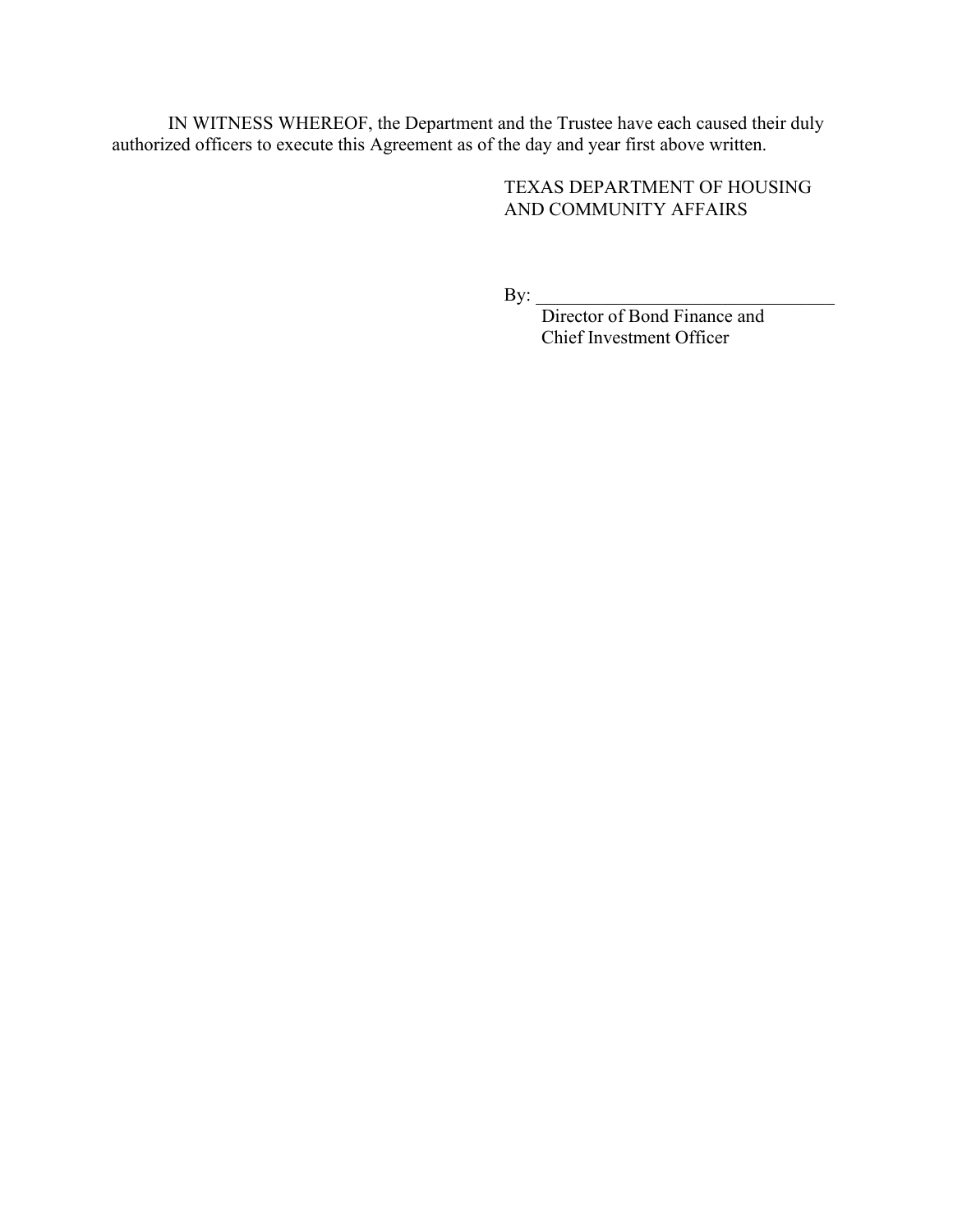THE BANK OF NEW YORK MELLON TRUST COMPANY, N.A., as Trustee

By: \_\_\_\_\_\_\_\_\_\_\_\_\_\_\_\_\_\_\_\_\_\_\_\_\_\_\_\_\_\_\_ Authorized Officer